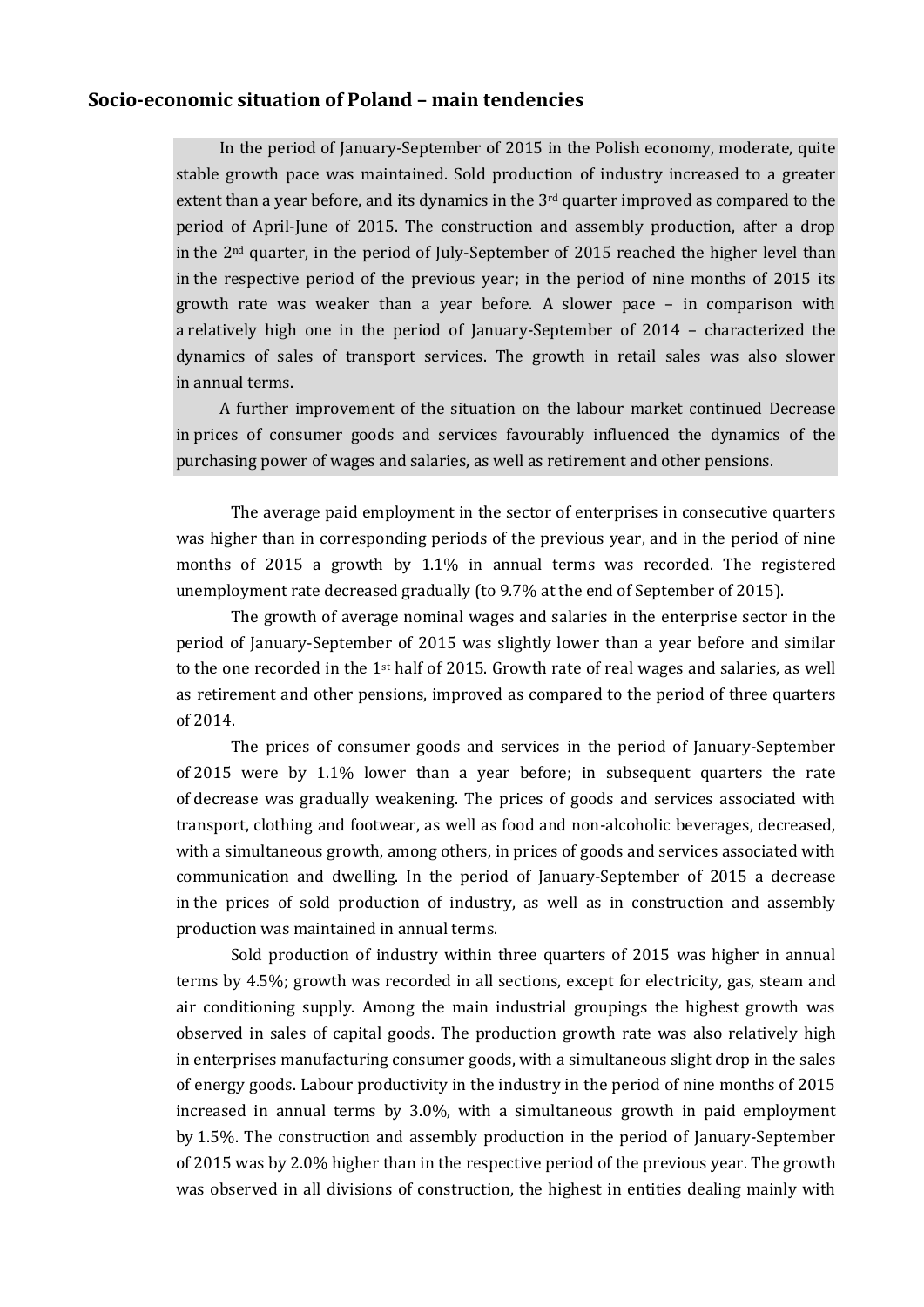specialised construction activities. Retail sales increased as compared to the period of three quarters of 2014 by 3.5%. Growth occurred in most groups, except for, among others, solid, liquid and gas fuels.

According to the business tendency surveys conducted in October of 2015, the sentiments of entrepreneurs in manufacturing are optimistic, similarly to a month before. Positive assessments (against unfavourable ones in September of 2015) concern current production and the order-books, with worse forecasts in these areas. An improvement occurred in pessimistic indications concerning current financial situation, while its forecasts are slightly unfavourable against positive ones a month before. Construction and assembly entities assess the general business climate more negatively than in September of 2015. It is influenced mainly by deterioration in pessimistic expectations with regard to the domestic order-books, production and financial situation; further employment reductions are planned. In retail trade entrepreneurs assess the general business tendency positively, similarly as in September of 2015. Current sales have remained on the previous level and opinions concerning future sales have improved and have been the best since April of 2015. The current financial situation is assessed still pessimistically, and forecasts in this respect are positive and better than the expectations from September of 2015.

On the agricultural market in the period of nine months of 2015 procurement prices of cereals and potatoes, despite significantly limited supply, were below the level from the corresponding period of the previous year. At higher procurement, also the prices of animal-origin products were lower (except for prices of cattle for slaughter). Relations of market prices of pigs and of cereals did not ensure profitability of pigs fattening.

In the period of January-August of 2015 increase in foreign trade turnover (in annual terms) was slightly faster in exports than in imports. The trade was closed with a positive balance, against a negative one recorded a year before. Trade turnover with developed countries (including EU countries) and with developing countries increased, and turnover with Central and Eastern European countries decreased significantly (mainly as a result of significant weakening of exchange with Russia and Ukraine). In the period of January-July of 2015 the terms of trade index was less favourable than a year before.

The State Budget revenue within three quarters of 2015 reached the level of PLN 210.0 bn, and expenditure – PLN 241.2 bn (i.e. respectively 70.7% and 70.3% of the amount assumed in the Budget Act for 2015). A deficit of PLN 31.1 bn was recorded, which accounted for 67.6% of the plan.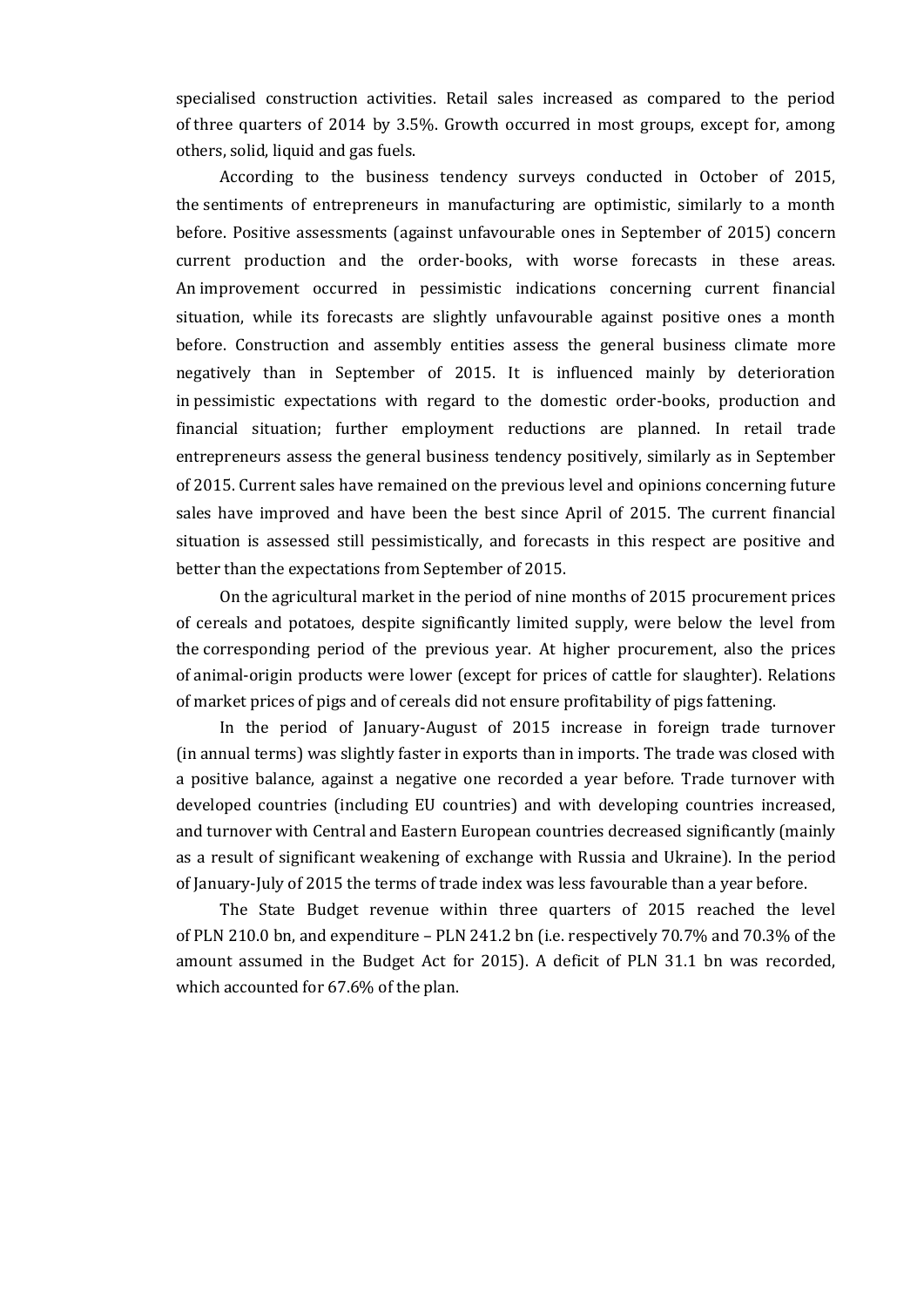## **SELECTED INDICATORS REGARDING THE ECONOMIC SITUATION OF THE COUNTRY**

| Specification<br>$a - 2014$                                                                |   | $\bf{I}$ | П       | Ш               | IV      | V       | VI      | VII     | VIII    | IX      | X       | XI    | XII             |
|--------------------------------------------------------------------------------------------|---|----------|---------|-----------------|---------|---------|---------|---------|---------|---------|---------|-------|-----------------|
| $b - 2015$                                                                                 |   |          |         |                 |         |         |         |         |         |         |         |       |                 |
|                                                                                            |   | 5506     | 5508    | 5515            | 5515    | 5515    | 5526    | 5531    | 5535    | 5537    | 5545    | 5551  | 5549            |
|                                                                                            | b | 5573     | 5573    | 5576            | 5575    | 5577    | 5578    | 5583    | 5588    | 5593    |         |       |                 |
|                                                                                            |   |          |         |                 |         |         |         |         |         |         |         |       |                 |
|                                                                                            |   | 2261     | 2256    | 2182            | 2079    | 1987    | 1913    | 1879    | 1853    | 1822    | 1785    | 1800  | 1825            |
|                                                                                            | b | 1919     | 1919    | 1861            | 1782    | 1702    | 1622    | 1586    | 1564    | 1539    |         |       |                 |
|                                                                                            |   | 13,9     | 13,9    | 13,5            | 13,0    | 12,5    | 12,0    | 11,8    | 11,7    | 11,5    | 11,3    | 11,4  | 11,4            |
|                                                                                            | b | 11,9     | 11,9    | 11,5            | 11,1    | 10,7    | 10,2    | 10,0    | 9,9     | 9,7     |         |       |                 |
| Average monthly nominal gross wage and salary in the enterprise sector <sup>1</sup> :      |   |          |         |                 |         |         |         |         |         |         |         |       |                 |
| in zloty                                                                                   |   |          |         | 3856,56 4017,75 | 3976,80 | 3878,31 | 3943,01 | 3964,91 | 3893,23 | 3900,49 | 3980,92 |       | 4004,80 4379,26 |
|                                                                                            | b | 3942,78  | 3981,75 | 4214,14         | 4123,26 | 4002,16 | 4039,70 | 4095,26 | 4024,95 | 4059,19 |         |       |                 |
|                                                                                            | a | 90,1     | 101,3   | 104,2           | 99,0    | 97,5    | 101,7   | 100,6   | 98,2    | 100,2   | 102,1   | 100,6 | 109,4           |
|                                                                                            |   | 90,0     | 101,0   | 105,8           | 97,8    | 97,1    | 100,9   | 101,4   | 98,3    | 100,9   |         |       |                 |
|                                                                                            | a | 103,4    | 104,0   | 104,8           | 103,8   | 104,8   | 103,5   | 103,5   | 103,5   | 103,4   | 103,8   | 102,7 | 103,7           |
|                                                                                            |   | 103,6    | 103,2   | 104,9           | 103,7   | 103,2   | 102,5   | 103,3   | 103,4   | 104,1   |         |       |                 |
| Average monthly real gross wage and salary in the enterprise sector $\ell$ — corresponding |   |          |         |                 |         |         |         |         |         |         |         |       |                 |
|                                                                                            | a | 103,0    | 103,3   | 104,2           | 103,5   | 104,6   | 103,2   | 103,6   | 103,7   | 103,7   | 104,3   | 103,2 | 104,7           |
|                                                                                            | h | 105,2    | 105,0   | 106,6           | 104,9   | 104,1   | 103,4   | 104,1   | 104,1   | 105,2   |         |       |                 |
| Average monthly real gross retirement pay and pension:                                     |   |          |         |                 |         |         |         |         |         |         |         |       |                 |
|                                                                                            |   |          |         |                 |         |         |         |         |         |         |         |       |                 |
| from non-agricultural social security system                                               |   |          |         |                 |         |         |         |         |         |         |         |       |                 |
|                                                                                            | a | 103,9    | 104,3   | 102,1           | 103,2   | 103,6   | 103,4   | 103,8   | 103,7   | 103,7   | 103,7   | 103,9 | 104,2           |
|                                                                                            |   | 104,5    | 104,6   | 104,8           | 103,3   | 103,1   | 102,8   | 103,1   | 103,4   | 103,3   |         |       |                 |
| of farmers                                                                                 |   |          |         |                 |         |         |         |         |         |         |         |       |                 |
|                                                                                            |   | 103,8    | 103,8   | 100,8           | 101,0   | 101,2   | 101,3   | 101,7   | 101,9   | 101,9   | 102,0   | 102,4 | 102,9           |
|                                                                                            |   | 102,8    | 103,2   | 104,9           | 104,5   | 105,5   | 104,4   | 103,6   | 103,1   | 103,3   |         |       |                 |
| Price indices of consumer goods and services:                                              |   |          |         |                 |         |         |         |         |         |         |         |       |                 |
|                                                                                            |   | 100,1    | 100,1   | 100,1           | 100,0   | 99,9    | 100,0   | 99,8    | 99,6    | 100,0   | 100,0   | 99,8  | 99,7            |
|                                                                                            |   | 99,8     | 99,9    | 100,2           | 100,4   | 100,0   | 100,0   | 99,9    | 99,6    | 99,7    |         |       |                 |
|                                                                                            | a | 100,5    | 100,7   | 100,7           | 100,3   | 100,2   | 100,3   | 99,8    | 99,7    | 99,7    | 99,4    | 99,4  | 99,0            |
|                                                                                            |   | 98,6     | 98,4    | 98,5            | 98,9    | 99,1    | 99,2    | 99,3    | 99,4    | 99,2    |         |       |                 |
|                                                                                            |   | 100,1    | 100,2   | 100,3           | 100,2   | 100,1   | 100,1   | 99,9    | 99,5    | 99,4    | 99,5    | 99,2  | 99,0            |
|                                                                                            |   | 99,8     | 99,6    | 99,8            | 100,3   | 100,3   | 100,3   | 100,2   | 99,9    | 99,6    |         |       |                 |
| Price indices of sold production of industry:                                              |   |          |         |                 |         |         |         |         |         |         |         |       |                 |
|                                                                                            | a | 100,0    | 99,9    | 99,8            | 99,8    | 99,8    | 99,9    | 99,9    | 100,3   | 100,0   | 99,6    | 99,5  | 98,8            |
|                                                                                            | b | 99.9     | 99,9    | 100,1           | 99,6    | 100,4   | 100,6   | 99,6    | 99,3    | 99.9    |         |       |                 |
|                                                                                            |   | 99,0     | 98,6    | 98,7            | 99,3    | 99,0    | 98,2    | 97,9    | 98,5    | 98,4    | 98,7    | 98,4  | 97,3            |
|                                                                                            | h | 97,2     | 97,2    | 97,5            | 97,3    | 97,9    | 98,6    | 98,2    | 97,3    | 97,1    |         |       |                 |
| Price indices of construction and assembly production:                                     |   |          |         |                 |         |         |         |         |         |         |         |       |                 |
|                                                                                            | a | 99,8     | 99,8    | 99,9            | 99,9    | 100,0   | 100,0   | 100,0   | 100,0   | 100,0   | 100,0   | 99,9  | 99,9            |
|                                                                                            | h | 99,9     | 99,9    | 100,0           | 100,0   | 99,9    | 100,0   | 99,9    | 99,9    | 99,9    |         |       |                 |
|                                                                                            |   | 98,3     | 98,4    | 98,5            | 98,5    | 98,6    | 98,7    | 98,8    | 99,1    | 99,2    | 99,3    | 99,4  | 99,2            |
|                                                                                            | h | 99,5     | 99,6    | 99,7            | 99,7    | 99,7    | 99,6    | 99,6    | 99,4    | 99,4    |         |       |                 |

*1*Data concern economic entities employing more than 9 persons.